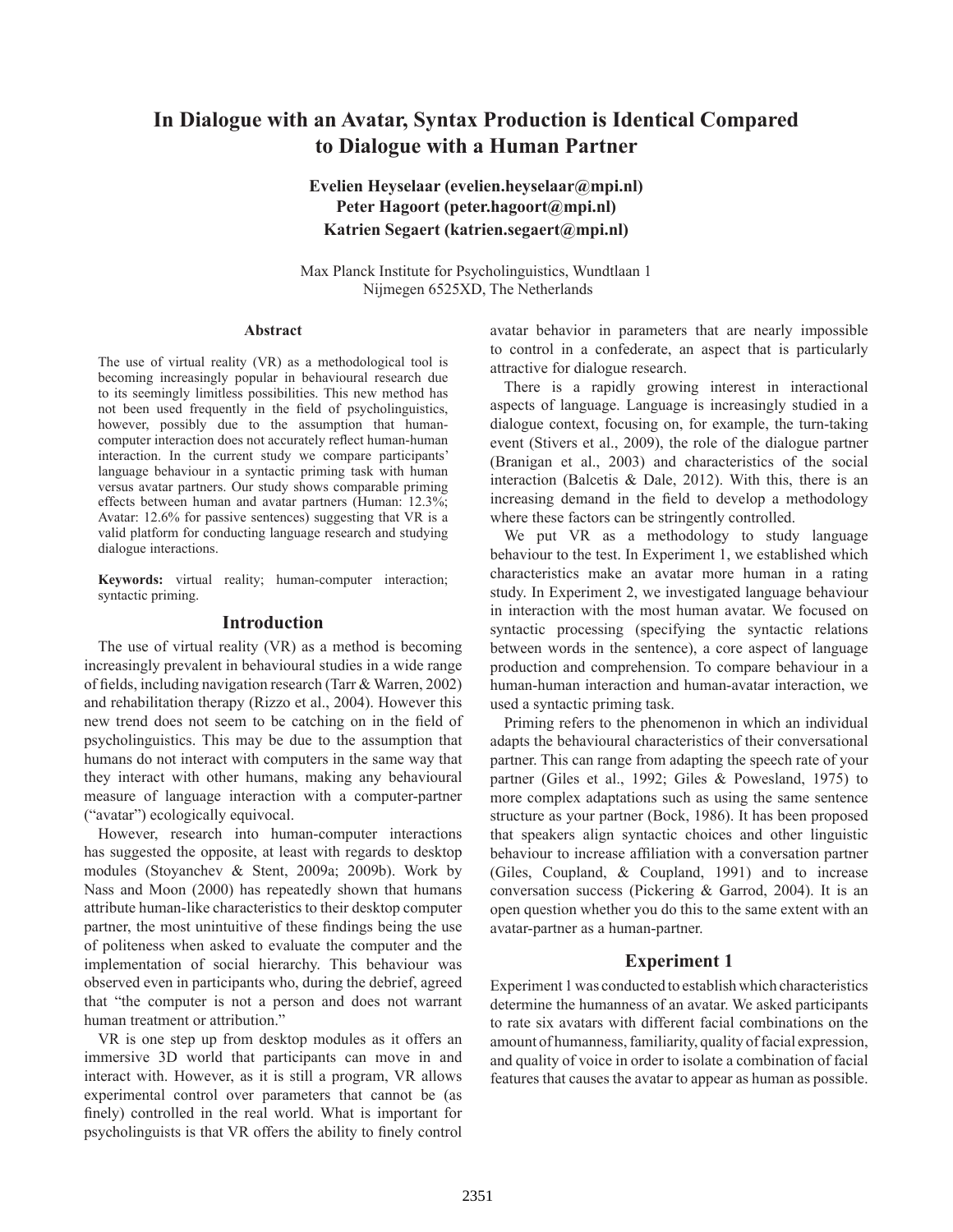# **Method**

# **Participants**

30 native Dutch speakers (13 male/17 female,  $M_{\text{age}}$ : 22.5;  $SD<sub>see</sub>: 3.1)$  gave written informed consent prior to the experiment and were monetarily compensated for their participation.

# **Materials**

**Avatars** The avatar was adapted from a stock avatar produced by WorldViz ("casual15 f highpoly"). The avatar's appearance suggested that she was a Caucasian female in her mid-twenties, which matched the age of the Dutch speaker who recorded her speech.

The six facial expressions to be tested involved combinations in blink rate, smiling and eyebrow habits (Table 1). Blinks happened once every 1 - 5 seconds. For versions with normal smiling and normal eyebrow habits we explicitly programmed when the avatar would smile and/ or raise her eyebrows, such that it would coincide with the content of her speech. For example, the avatar would raise her eyebrows when asking a question, and smile when she was enthusiastic ("*Come, let's play another round!*"). When not speaking, she would smile once every 5 - 10 seconds, and raise her eyebrows once every 1 - 5 seconds such that she would still differ from the no smile/no eyebrow version.

**Virtual Environment** The virtual environment (VE) was a stock environment produced by WorldViz ("room.wrl") adapted to include a table on which stood a wooden divider. The divider height was such that participants could view the top of the divider and the face of the avatar simultaneously. The table in the VE matched in both dimension and position with a table in the physical world, such that participants could actually touch the "virtual" table.

The experiment was programmed and run using WorldViz's Vizard software. Participants wore an NVIS nVisor SX60 head-mounted display (HMD), which presented the VE at 1280x1024 resolution with a 60 degree monocular field of

Table 1. Avatar Facial Expressions.

|                | Avatar Blink Rate          |                            | Smiling Habit Eyebrow Habit |
|----------------|----------------------------|----------------------------|-----------------------------|
| 1              | No blink                   | No smile                   | No movement                 |
| $\mathfrak{D}$ | $Slow\,hlink$ <sup>1</sup> | $\rm R$ and $\rm \rm cm^2$ | No movement                 |
| 3              | Slow blink                 | Continuous                 | Constantly up               |
| 4              | Normal                     | No smile                   | Random <sup>2</sup>         |
| 5              | Normal                     | Normal                     | Random <sup>2</sup>         |
| 6              | Normal                     | Normal                     | Normal                      |

<sup>1</sup> Duration of a slow blink was 0.5 seconds. Duration of a normal blink was 0.1 seconds.

2 Random habits occurred once every 3 - 5 seconds.

view. Mounted on the HMD was a set of 8 reflective markers linked to a passive infrared DTrack 2 motion tracking system from ART Tracking, the data from which was used to update the participant's viewpoint as she moved her head. Additionally, a single reflective marker was taped onto the index finger of the participant's dominant hand. This marker was rendered as a white ball in the VE, such that participants knew the position of their finger at all times. Sounds in the VE, including the voice of the avatar, were rendered with a 24-channel WorldViz Ambisonic Auralizer System.

### **Procedure and Task**

The participants were informed that they would be rating six different avatars. Exposure to each avatar started with the avatar giving a short introduction speech, followed by a short matching card game.

The card game is identical to the one used in Experiment 2 (for more detail see Methods of Experiment 2). But briefly: the participant and the avatar would alternate in describing picture cards to each other. The participant would be presented with six cards from which to freely choose one to describe. After the participants turn, the avatar would select the described card, causing it to be replaced by a novel card. After the avatar's turn, the participant would need to select the card described in order for it to be replaced. The cards consisted of single or paired actors depicting an action, the verb of which would be written underneath the picture.

Between avatar versions, participants removed their headset in order to fill out a pen-and-paper questionnaire. Previous research has shown that if the subject evaluates the avatar in the presence of said avatar, they rate them more favourably (Nass & Moon, 2000).

# **Results**

A significant effect was found of avatar versions on the rating of humanness (F = 4.970, *p* <.001), familiarity (F = 3.065, *p*  $=$  .01) and quality of facial expression (F  $=$  5.097,  $p$  <.001). The voice ratings were not found to be significantly different between avatar versions ( $F = 1.418$ ,  $p = .220$ ), which works as a sanity check as the voice was exactly the same in each version.

A *post hoc* Tukey's HSD test showed that avatars with eyebrow movement (3-6) were rated significantly more human than avatars without eyebrow movement ( $p < .05$ ), whereas smiling habits made no significant difference, a result that is consistent with previous literature (Looser & Wheatley, 2010). Additionally, the avatars with a normal blink rate (4-6) were rated as having a significantly higher quality of facial expression ( $p < .05$ ) but had no impact on humanness rating.

As we were aiming to use the most human avatar in Experiment 2, we drew linear correlations between familiarity and humanness (Figure 1A) and quality of facial expressions and humanness (Figure 1B). For both, two-tailed Pearson's correlations were positive (familiarity:  $R^2 = 0.64$ ,  $p < .001$ ;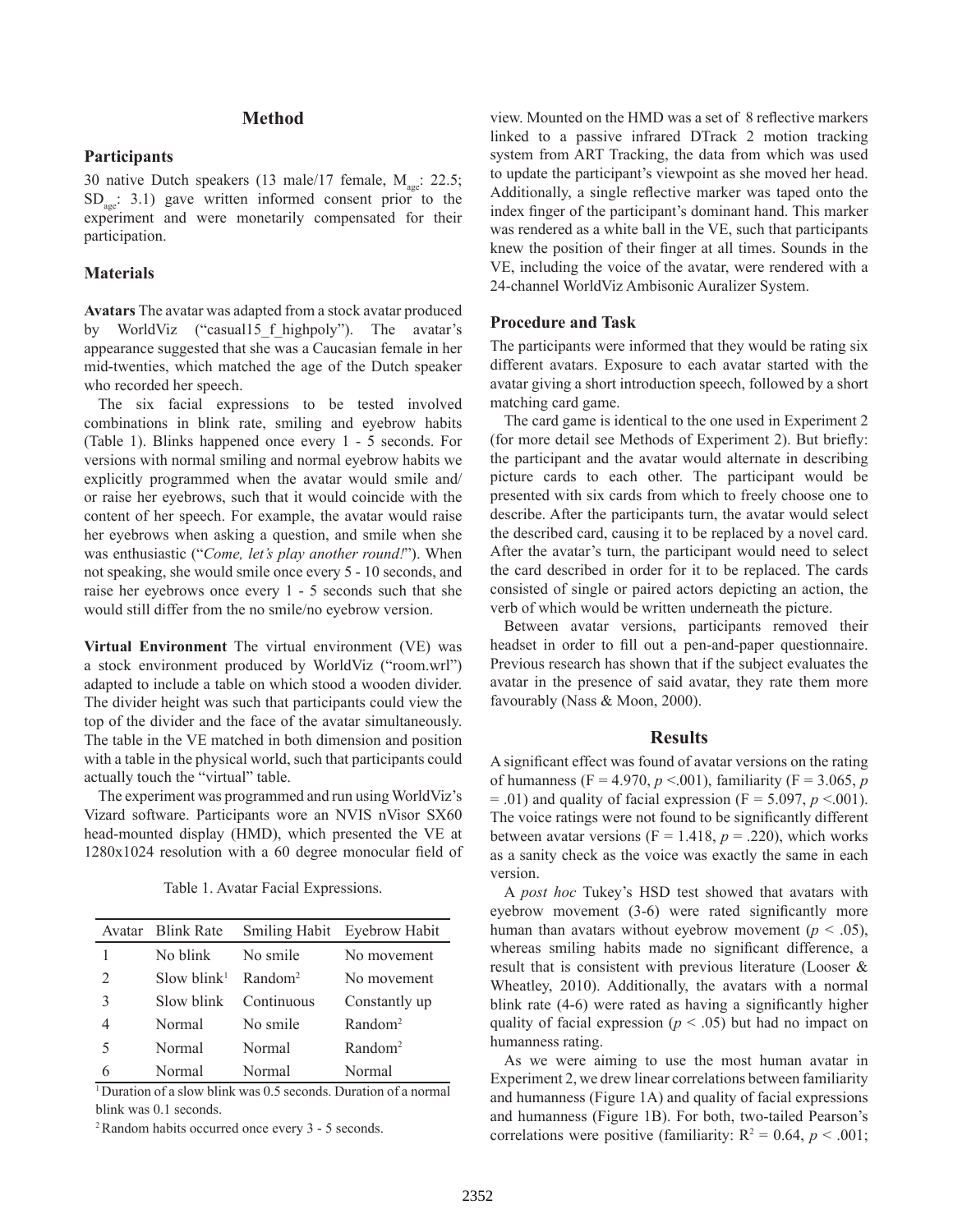

**Figure 1. Rating of avatar versions. A.** Correlation between the familiarity and humanness ratings, and **B**. correlation between the quality of facial expression and humanness ratings for the six avatars. Avatars with eyebrow movement (3-6) were rated as significantly more human ( $p < .001$ ).

facial expression:  $R^2 = 0.58$ ,  $p \le 0.001$ ) and showed Avatar 6 as being rated the highest in all three conditions. Therefore, Avatar 6 will be used in Experiment 2.

# **Experiment 2**

In this experiment we investigate the language behaviour in interactions with an avatar and human partner. We used syntactic priming as a behavioural measure with which to compare human and avatar conditions.

# **Methods**

#### **Participants**

33 native Dutch speakers gave written informed consent prior to the experiment and were monetarily compensated for their participation.

Five subjects were not convinced that the confederate was an ignorant participant or did not believe that the avatar was voice-recognition controlled and were *a priori* not considered part of the data-set. Thus only 28 were included in the analysis (14 male/14 female,  $M_{\text{age}}$ : 20.6; SD<sub>age</sub>: 2.4).

### **Task and Design**

Participants conducted a longer version (240 cards) of the task described in Experiment 1. All participants completed the task in VE with an avatar as well as in the physical world with a confederate (order was randomized and counterbalanced across participants).

In each block, the participant was presented with six cards, with the belief that the confederate/avatar had their own spread of six cards behind the divider (Figure 2). The participant and the confederate/avatar would alternate in describing cards to each other. Participants were instructed to describe the picture using one concise sentence (e.g., *The man kisses the woman*). If either member had a card that was described, both members would remove that card from the spread and replace it with a novel card from their deck (in VE this would happen automatically after the subject selected the card). The confederate/avatar description would serve as the prime for the participants' subsequent target description.

The confederate's deck was ordered identically to the participant's deck, so the confederate/participant always had the card described. In the VE block, the avatar was programmed to randomly pick one of the participant's cards to describe.

The confederate's deck of cards showed the stimulus picture but with a full sentence typed underneath, as such the confederate simply needed to read the sentence. 50% of the transitive sentences described the picture in the passive tense, 50% described it in the active tense. In VE, the avatar was programmed to use 50% passives, 50% actives.

Three conditions were included in the analysis: baseline trials (intransitive prime followed by a transitive target), active priming (active prime followed by a transitive target), and passive priming (passive prime followed by a transitive target). To ensure an adequate number of trials in each condition, 2/3 of the cards were transitive and 1/3 were intransitive. *Post-hoc* analysis showed that there was an average of 26.2 (SD: 8.5), 27.8 (SD: 3.9), and 25.9 (SD:



**Figure 2. Setup for Experiment 2.** Shows the experimental set-up from the view of the participant. The only difference is that in VE the cards were presented at the top of the divider, whereas in the Human block, the cards were laid out on the table.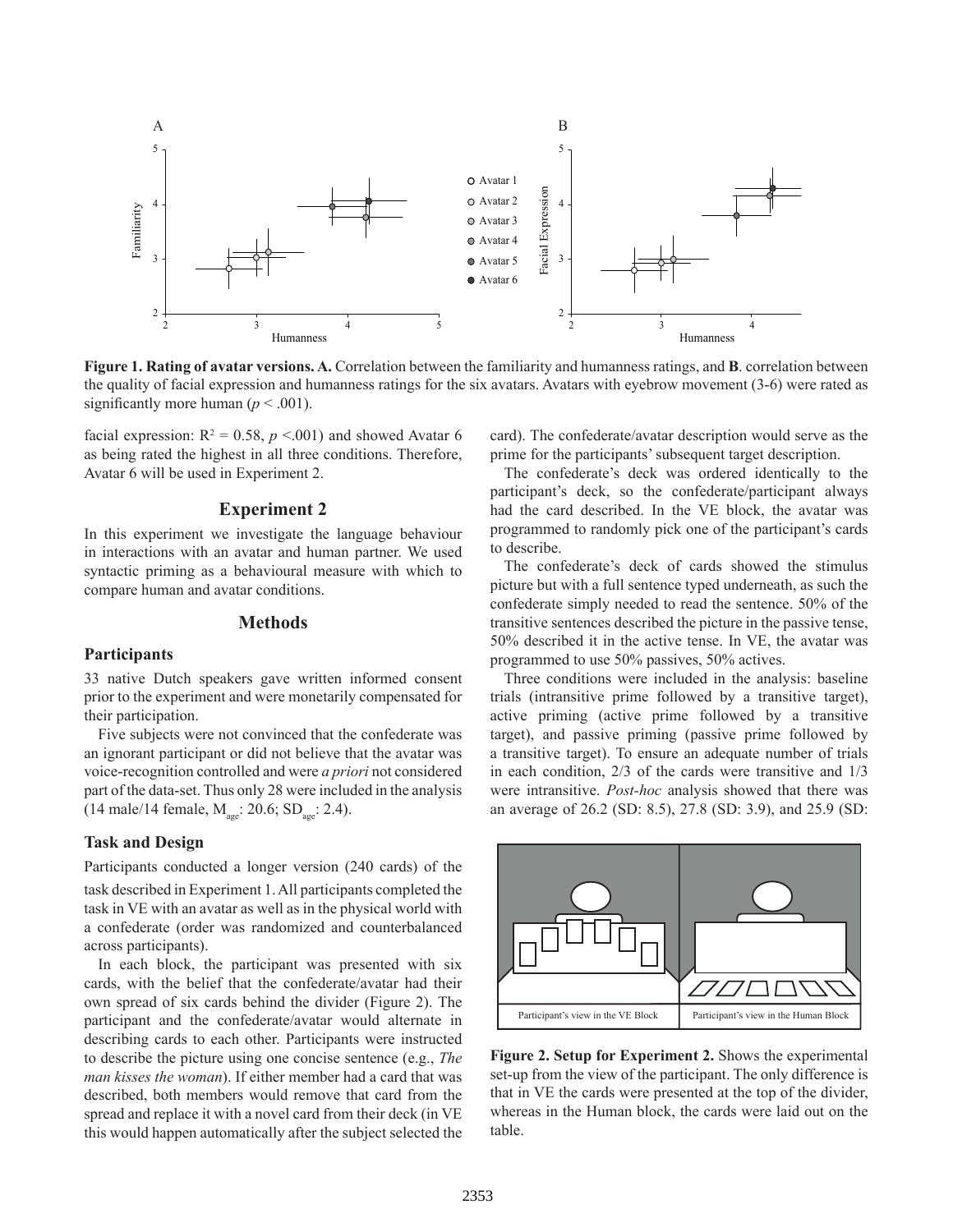3.6) trials in the baseline, passive and active conditions respectively in the Human block and 21.0 (SD: 3.9), 25.1 (SD: 3.6), and 24.9 (SD: 4.0) trials in the baseline, passive and active conditions respectively in the VE block.

One subject was discarded as the difference in the proportion of passive prime exposure between the two blocks (Human: 0.40; VE: 0.65) fell two-and-a-half standard deviations outside the mean difference between blocks (Mean: 0.01; SD: 0.09).

# **Materials**

**Stimulus Pictures** The photos used in this task have been described elsewhere (Segaert et al., 2011) but briefly: our stimulus pictures depicted 40 transitive events such as *kissing, helping* or *strangling* with the agent and patient of this action. Each event was depicted by either one pair of adults or one pair of children. There was one male and one female actor in each picture and each event was depicted with each of the two actors serving as the agent. The position of the agent (left or right) was randomized. These pictures were used to elicit transitive sentences.

Filler pictures were used to elicit intransitive sentences. These fillers depicted events such as running, singing, bowing with one actor. The actor could be any of the actors used in the transitive stimulus pictures.

The verb depicted in each picture was written underneath.

#### **Procedure**

Participants were informed that our goal was to compare how experiencing events differed in VE. To ensure that the participants felt that they were communicating with a program and not a programmer, they were told that it worked on voice-recognition, and hence no third party was necessary to operate the program.

Responses were manually coded as active or passive. Target responses were included in the analysis only if 1) both actors and the verb were used correctly and 2) no unnecessary information was included in the description.

### **Results**

We excluded 1.09% (71 out of 6485) of the target responses because they were incorrect (criteria described under *Procedure*).

The responses were analyzed using a mixed-effects logit model in R (R Development Core Team, 2009), the results of which are shown in Table 2. Target responses were coded as 0 for actives and 1 for passives. We used a maximal random-effects structure (Barr er al., 2013): the repeatedmeasures nature of the data was modeled by including a per-participant and per-item random adjustment to the fixed intercept ("random intercept"). We attempted to include as many per-participant and per-item random adjustments to the fixed effects ("random slopes") until the model failed to converge. The full model included random slopes for *Prime*, *Partner Type*, and *Order* for the per-participant random intercept only. Per-item could not take any random slopes. We used dummy coding with baseline condition as reference level for the effect for prime, and deviation coding for the other factors. Multi-collinearity measures came back as nonsignificant (VIF  $\leq$ 2.5).

Figure 3 summarizes the relative proportion of passive target responses after each prime structure. The fixed effects of the best model fit for these data are summarized in Table 2. The negative estimate for the intercept indicates that in the baseline condition active responses were more frequent than passive responses. Following passive primes, more passive responses were produced compared to baseline (*p* < .001). Following active primes, there was no increase in active responses compared to baseline  $(p = .152)$ . A model with *Partner Type* as an interaction with *Prime Structure* was not significantly better than the current model ( $p = 0.32$ ). In this model, neither active nor passive priming interacted with partner type (β = 0.28, *p* = .37; β = 0.55, *p* = .13 respectively) suggesting that the priming effect is the same in the Human and VE block.

As the verbs depicted in the intransitive pictures were not the same as in the transitive pictures, a separate model was created based on data that excluded the baseline condition in order to analyze the effect of verb repetition on target choice. Figure 4 shows the proportion of passive responses with verb repetition and without. Interestingly, there are no trials in which a passive response was produced following an active prime with verb repetition. Therefore, in order to make the model converge, active primes were also removed from the dataset. Table 3 summarizes the fixed effects of the best model fit, indicating an influence of *Verb Repetition* on target structure production (*p* < .001). A model with *Partner Type*  as an interaction with *Verb Repetition* was not significantly better than the current model ( $p = .99$ ), suggesting that passive priming is boosted by verb repetition but the influence of verb repetition on target production is the same in the Human and VE block.

Correlation analysis showed a positive correlation  $(R^2)$  $= 0.37$ ) between the priming effects for passives in the Human and VE block. The correlation is significant with both Pearson's  $r$  (two-tailed,  $p < .001$ ) and Spearman's rho (to control for the possible influence of outliers; two-tailed,  $p = .039$ ), suggesting that participants primed comparably in each condition (Figure 5).

# **Discussion**

The first experiment showed that the amount of facial expression in the upper face (namely eyebrow movement) has a significant impact on the humanness of a virtual being, whereas other facial features such as smiling habits and blink rate increase the overall realism of the facial expression but has no impact on the perceived humanness of the avatar. Previous studies in which participants rated faces on a desktop computer had suggested this relationship (Looser &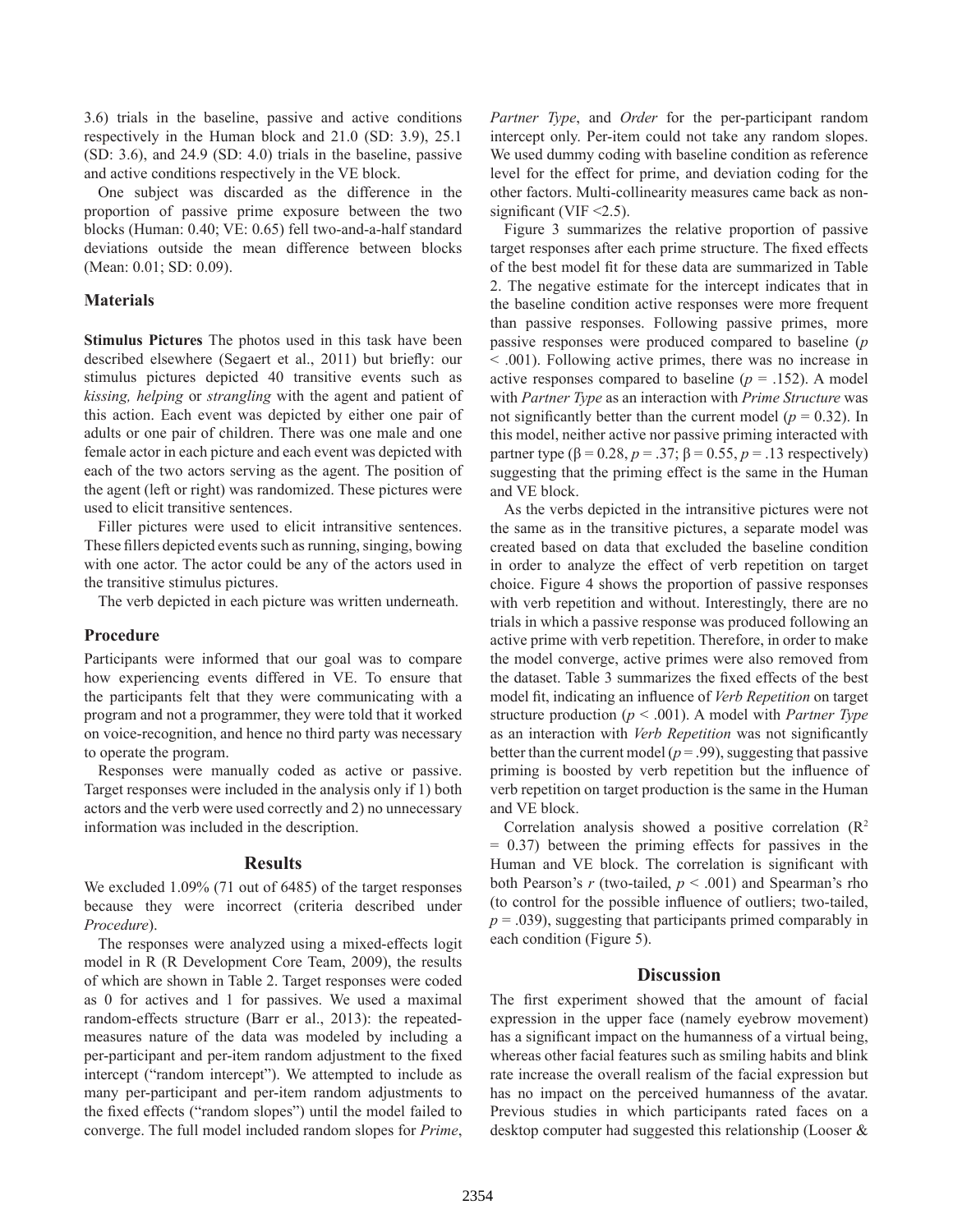Table 2. Summary of fixed effects in the mixed logit model for the response choices based on prime structure.

| Predictor               | coefficient | SE   | Wald Z   | р            |     |
|-------------------------|-------------|------|----------|--------------|-----|
| Intercept<br>(baseline) | $-3.38$     | 0.31 | $-10.87$ | < 0.01       | *** |
| Passive<br>Prime        | 1.55        | 0.21 | 741      | $\leq 0.001$ | *** |
| Active<br>Prime         | $-0.27$     | 0.19 | $-143$   | .152         |     |
| Partner<br>Type         | $-0.17$     | 0.20 | $-0.90$  | .366         |     |

Wheatley, 2010) but it had yet to be verified in an immersive environment such as VR.

The results of Experiment 2 show comparable syntactic priming effects when participants interacted with a human partner compared to an avatar partner.

Three findings provide converging evidence that language behaviour was similar when interacting with an avatar and human: i). Syntactic priming effects were found in the VE as well as the Human block and the size of these effects did not differ; ii). In line with the literature, syntactic priming effects showed an inverse preference effect (syntactic priming effects for passives, not for actives (Bock, 1986; Ferreira, 2003)) and a lexical boost (larger syntactic priming effects when the verb between prime and target was repeated (Branigan, Pickering, & Cleland, 2000)) and these again did not differ between the VE and Human block; and iii). Participants' priming effect when interacting with a human was correlated with participants' priming effects when interacting with the avatar.

Our results therefore suggest that humans interacting with an avatar elicit the same language behaviour as if they were interacting with a human partner. We are attributing this finding to the humanness of the avatar. One limitation is that we have not manipulated the humanness of the avatar in Experiment 2. Therefore, we are currently measuring the influences of a low-humanness avatar on language behaviour in order to further support our claim.

Although this study only provides evidence for syntactic

Table 3. Summary of fixed effects in the mixed logit model for the response choices based on verb repetition.

| Predictor               | coefficient | SЕ   | Wald Z  | $\boldsymbol{p}$ |     |
|-------------------------|-------------|------|---------|------------------|-----|
| Intercept<br>(baseline) | $-0.71$     | 0.26 | $-2.71$ | .0068            | **  |
| Verb<br>Repetition      | 1.45        | 0.13 | 10.83   | $\leq 0.01$      | *** |
| Partner<br>Type         | $-0.003$    | 0.16 | $-0.02$ | .983             |     |

Note:  $N = 1400$ , log-likelihood = -565.72



Figure 3. Proportion of passive responses per prime type.<br>Note: N = 4019, log-likelihood = -1148.28 There is no significant difference in syntactic priming effects in the Human and VE block. Passive production increases with 12.3% for the Human block and 12.6% for the VE block following a passive prime compared to the baseline condition.

production, it suggests the possibility that other behaviours may also be consistent between VE and the real world. This provides a strong argument in favor of the use of VR to investigate interaction behaviour in the field of psycholinguistics.

The use of a confederate is a key requirement when studying dialogue, yet it is also a limitation for a variety of reasons. Firstly, it is impossible for the confederate to behave exactly the same (for example, maintaining the same tone and speech rate), thereby causing between-subject variability. Additionally, the use of a human confederate also limits the type of scenarios one can create.

Both of these challenges can be overcome by replacing the confederate with a recording played on a desktop computer. This ensures that speech characteristics are kept consistent across sessions and also allows more finely controlled voice manipulations (such as elongating vowels or decreasing pitch range). Many studies have replicated priming behaviour in participants interacting with a desktop-computer module (Branigan et al., 2010; Branigan et al., 2003; Weatherholtz,



**Figure 4. Proportion of passive responses with verb repetition and without verb repetition for each block.** The influence of verb repetition on passive target response is the same for Humand and VE block. In both cases, there were no passive responses with verb repetition following an active prime.